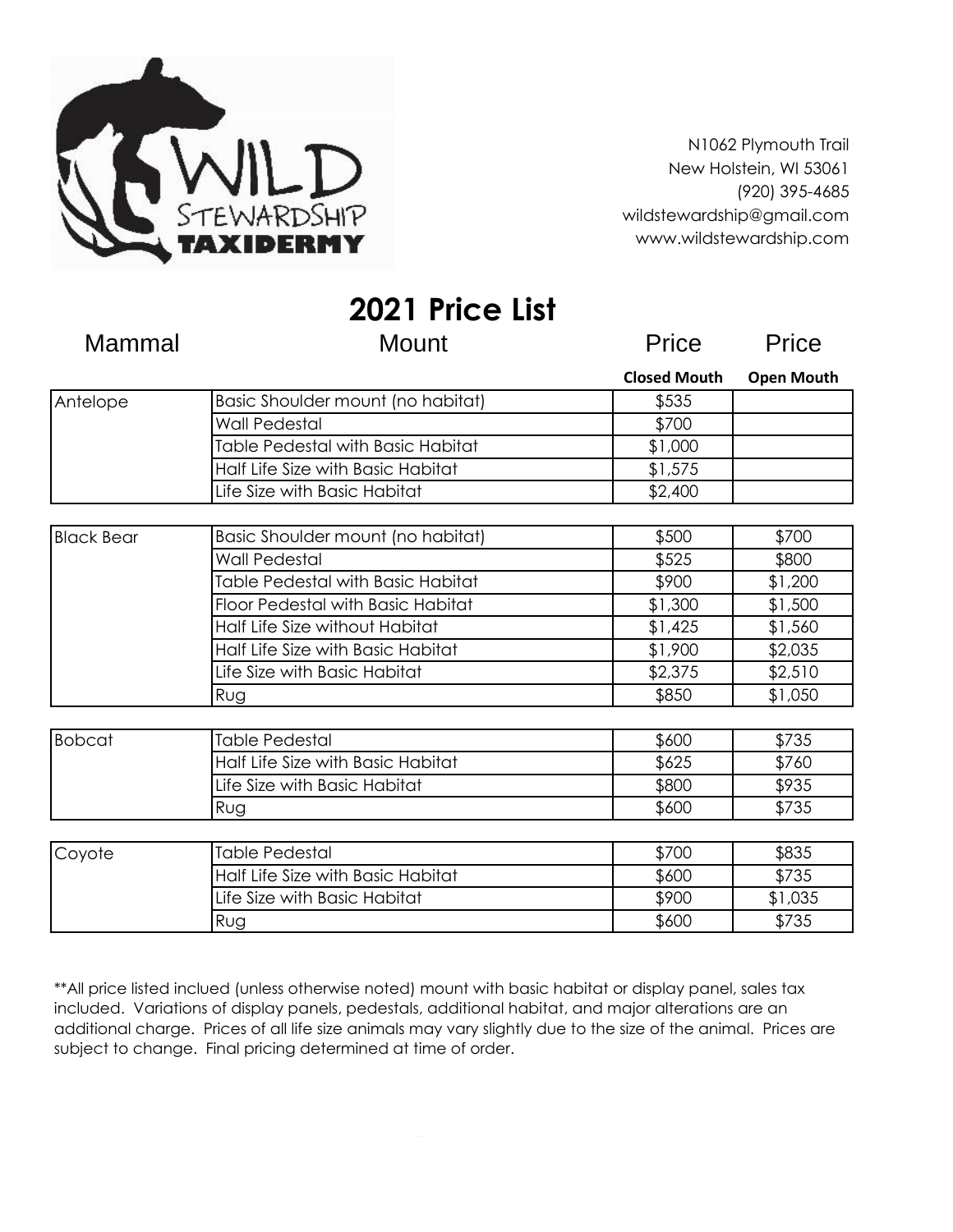

# **2021 Price List**

| Mammal     | <b>Mount</b>                                   | Price               | Price             |
|------------|------------------------------------------------|---------------------|-------------------|
|            |                                                | <b>Closed Mouth</b> | <b>Open Mouth</b> |
| Deer       | Basic Shoulder mount (no habitat)              | \$500               |                   |
|            | <b>Shoulder with Panel</b>                     | \$600               |                   |
|            | <b>Wall Pedestal</b>                           | \$575               |                   |
|            | Floor Pedestal (Basic Oak without Habitat)     | \$1,225             |                   |
|            | <b>Floor Pedestal (Basic Oak with Habitat)</b> | \$1,700             |                   |
|            | Half Life Size with Basic Habitat              | \$1,500             |                   |
|            | Life Size with Basic Habitat                   | \$2,000             |                   |
| Elk        | Basic Shoulder mount (no habitat)              | \$875               | \$1,225           |
|            | <b>Wall Pedestal</b>                           | \$1,000             | \$1,375           |
|            | Floor Pedestal (Basic Oak without Habitat)     | \$1,525             | \$1,875           |
|            | Floor Pedestal (Basic Oak with Habitat)        | \$2,000             | \$2,250           |
|            | Half Life Size with Basic Habitat              | \$2,500             | \$2,800           |
|            | Life Size with Basic Habitat                   | \$4,000             | \$4,300           |
|            |                                                |                     |                   |
| Fisher     | <b>Table Pedestal</b>                          | \$575               |                   |
|            | Life Size with Basic Habitat                   | \$725               |                   |
| Fox (Grey) | <b>Table Pedestal</b>                          | \$575               | \$700             |
|            | Life Size with Basic Habitat                   | \$700               | \$800             |
|            | Rug                                            | \$575               | \$675             |
|            |                                                |                     |                   |
| Fox (Red)  | <b>Table Pedestal</b>                          | \$575               | \$700             |
|            | Life Size with Basic Habitat                   | \$725               | \$825             |
|            | Rug                                            | \$575               | \$675             |
| Javelina   | Basic shoulder mount (no habitat)              | \$400               | \$550             |
|            | Half Life Size with Basic Habitat              | \$700               | \$850             |
|            | Life Size with Basic Habitat                   | \$900               | \$1,050           |
|            | Rug                                            |                     | \$675             |

\*\*All price listed inclued (unless otherwise noted) mount with basic habitat or display panel, sales tax included. Variations of display panels, pedestals, additional habitat, and major alterations are an additional charge. Prices of all life size animals may vary slightly due to the size of the animal. Prices are subject to change. Final pricing determined at time of order.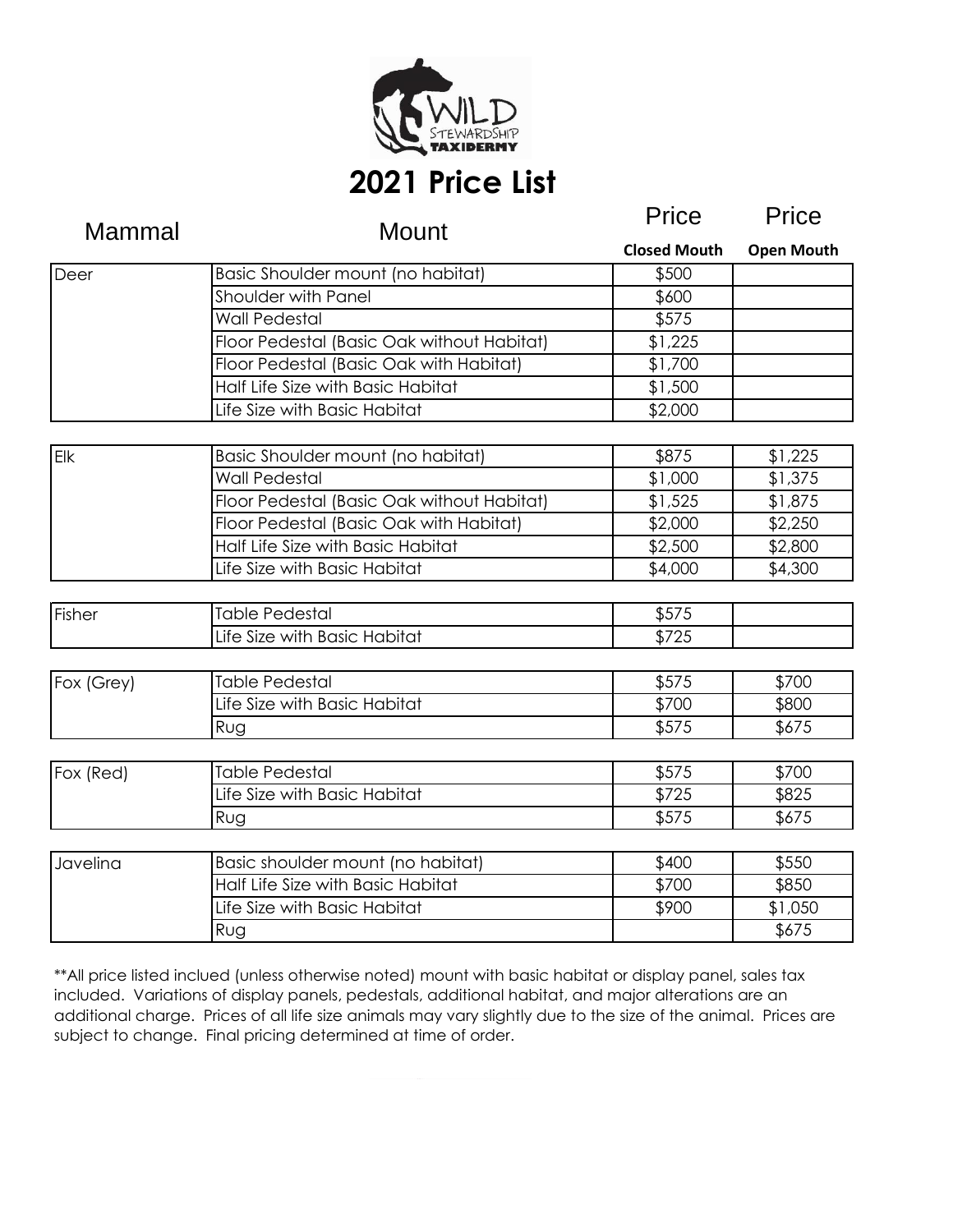

## **2021 Price List**

| Mammal   | <b>Mount</b>                 | Price        | Price      |
|----------|------------------------------|--------------|------------|
|          |                              | Closed Mouth | Open Mouth |
| Mink     | Life Size with Basic Habitat | \$400        |            |
|          |                              |              |            |
| Opossum  | Life Size with Basic Habitat | \$525        |            |
|          |                              |              |            |
| Otter    | Life Size with Basic Habitat | \$775        |            |
|          |                              |              |            |
| Raccoon  | <b>Table Pedestal</b>        | \$500        | \$600      |
|          | Life Size with Basic Habitat | \$650        | \$725      |
|          | Rug                          | \$525        | \$600      |
|          |                              |              |            |
| Skunk    | Life Size with Basic Habitat | \$500        |            |
|          |                              |              |            |
| Squirrel | Life Size with Basic Habitat | \$275        |            |
|          |                              |              |            |
| Weasel   | Life Size with Basic Habitat | \$275        |            |

#### Antlers, Skulls, and Tanning Price

| Deer European Mount (Skull Cleaned and Whitened)             | \$100 |
|--------------------------------------------------------------|-------|
| Deer European Mount on Panel (Skull Cleaned and Whitened)    |       |
| Deer European Mount on Pedestal (Skull Cleaned and Whitened) |       |
| Deer European Mount (Hydrodipped)                            |       |
| Deer European Mount on Panel (Hydrodipped)                   | \$250 |
| Deer European Mount on Pedestal (Skull Cleaned and Whitened) | \$280 |
| Deer Antler Plaque                                           | \$85  |
| Deer Hoof Gunrack (2 Hooves)                                 | \$200 |
| Deer Hoof Gunrack (4 Hooves)                                 | \$325 |
| Pack Mount                                                   | \$500 |
| <b>Elk Antler Plaque</b>                                     |       |
| Hide Tanning (Small Sized Mammal, Ex: Mink)                  | \$65  |
| Hide Tanning (Medium Sized Mammal, Ex: Raccoons)             | \$85  |
| Hide Tanning (Coyote, Fox, Deer Hides)                       | \$125 |
| Hide Tanning (Bear Hides)                                    |       |

\*\*All price listed inclued (unless otherwise noted) mount with basic habitat or display panel, sales tax included. Variations of display panels, pedestals, additional habitat, and major alterations are an additional charge. Prices of all life size animals may vary slightly due to the size of the animal. Prices are subject to change. Final pricing determined at time of order.